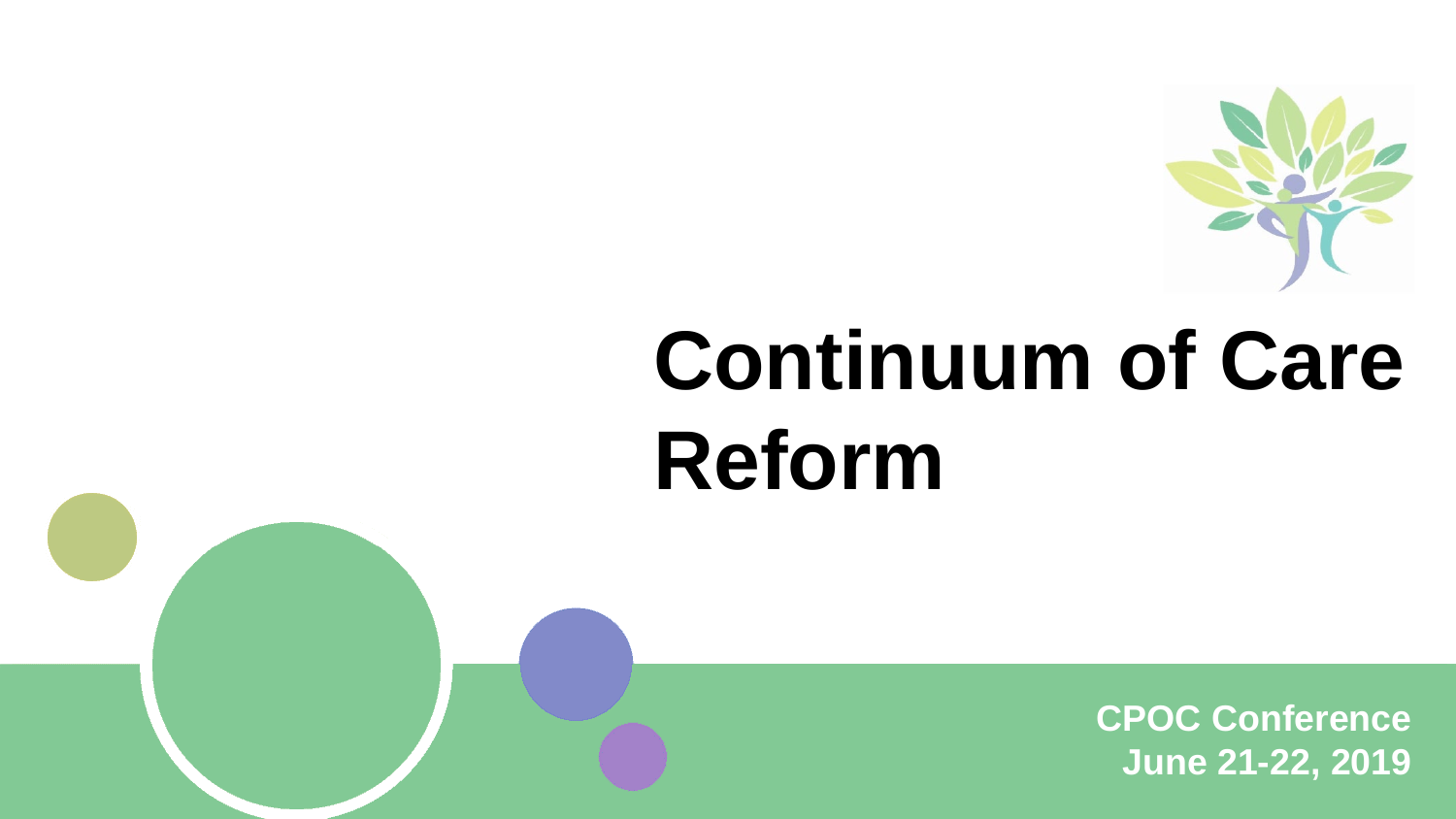# What is CCR?

- A piece of legislation?
	- $\checkmark$  Senate Bill 1013 (2012) mandated CDSS lead a stakeholder process to achieve "congregate care reform."  $\rightarrow$  CDSS and CWDA led a broad stakeholder workgroup over 3 years which culminated in the "Continuum of Care Reform" report  $\rightarrow$  AB 403 (2015) and AB 1997 (2016)
- A response to a lawsuit?
	- $\checkmark$  Katie A v. Bonta  $\hat{\to}$  settlement agreement Child and Family Teams for many children, and created specific Medi-Cal mental health services that mirror wrap-around type services to avoid need for congregate care.
- A comprehensive framework to develop "a Continuum of Care?"
	- Established a new vision for congregate care with statewide implementation of key strategies and data driven continuous improvement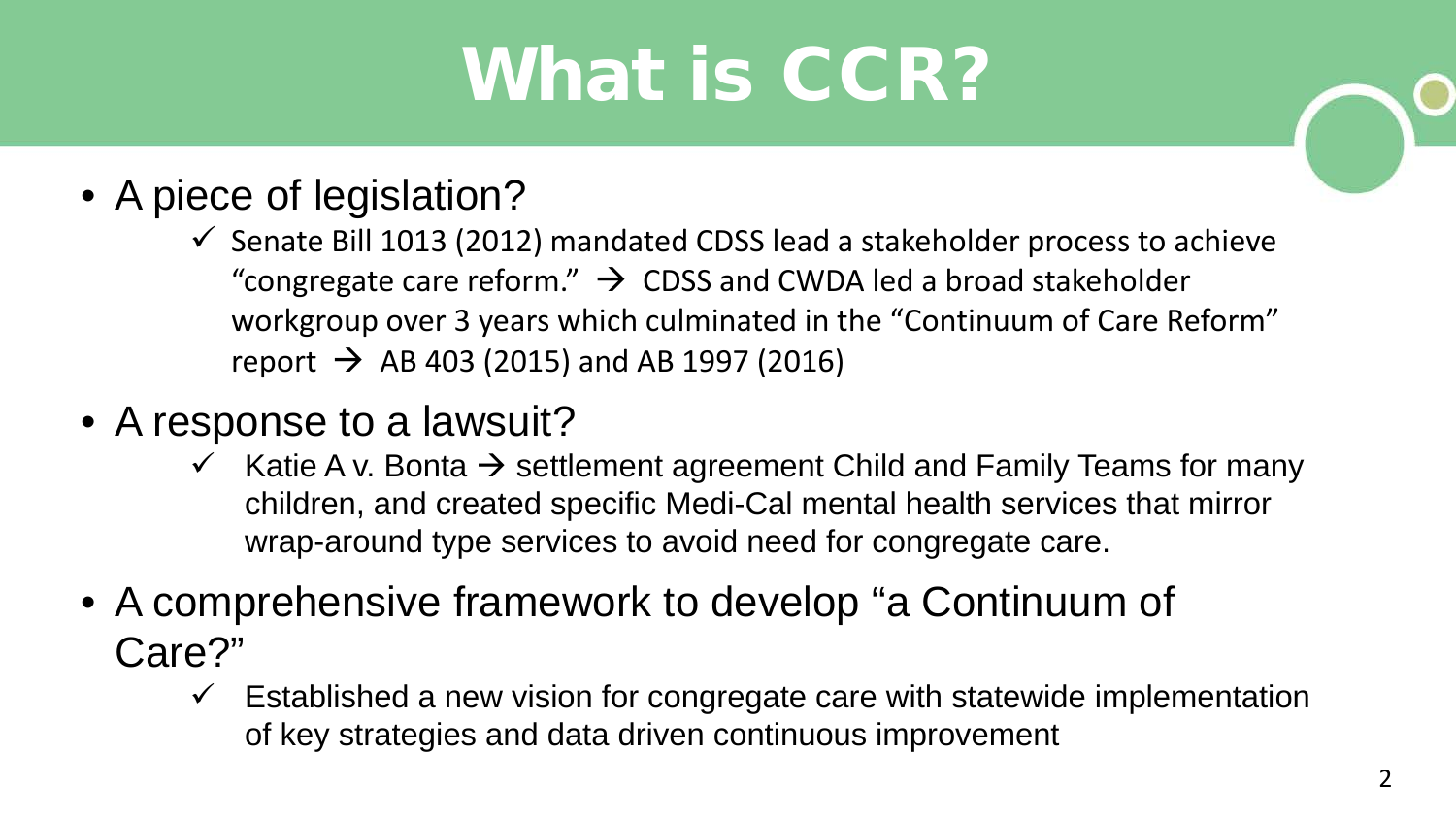## **CCR Vision**

- Each child feels loved by permanent and nurturing families with strong lifelong community connections
- Children and families feel heard and supported by system partners
- Caseworkers, agencies, and child-serving partners feel heard and supported by well-developed partnerships
- A continuum of individualized and coordinated services and supports exists that are available wherever the child lives
- Congregate care is short-term, high quality, and intensive—designed to stabilize and transition back home
- Accountability; transparency; continuous quality improvement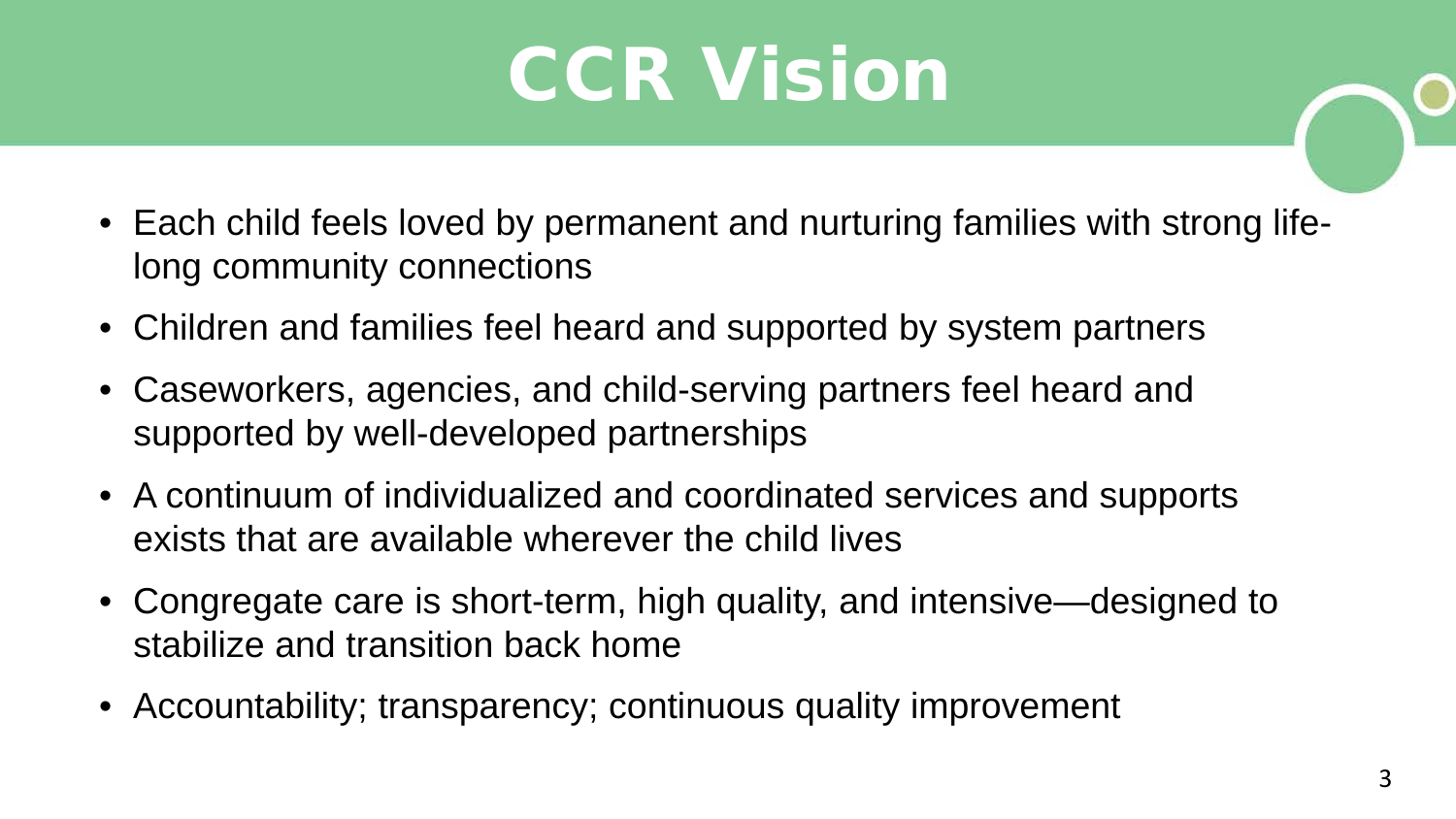# Key Strategies

- Child and Family Teams ensure child, youth and family's experience and preferences are reflected in assessment, placement, and service planning and that members of the team are supported
- Child-specific recruitment of foster homes and intensive family finding
- Using wrap-around principles to build on strengths and proactively address the individualized needs of every child and family
- Transforming congregate care into intensive short-term therapeutic programs focused on the development and implementation of effective stabilization and permanency-oriented transition plans
- Using data and transparency to drive continuous improvement
- Intensive multi-agency collaboration that supports healthy system relationships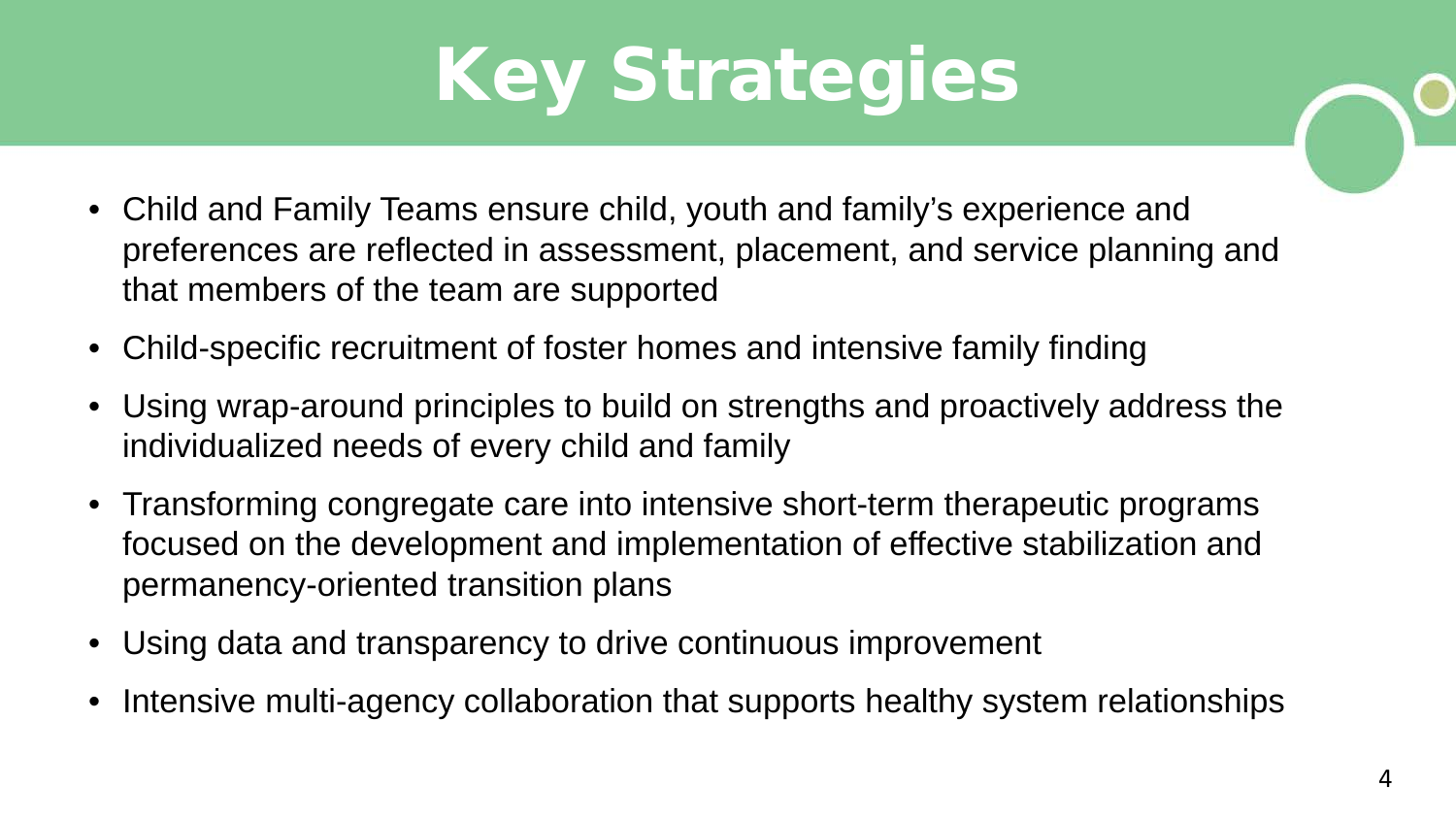#### **Healthy relationship characteristics**

- Active Listening
- Empathy
- Vulnerability
- Strength-based thinking
- Assuming best intentions
- Sharing power
- Flexibility in problem solving
- Starting from "how can we" instead of "why we can't"
- Allowing history to be transcended
- Having the courage to focus on how you can change, rather than the changes we want from the other

#### **Policies and Procedures i.e. "the bureaucracy" must support healthy relationships**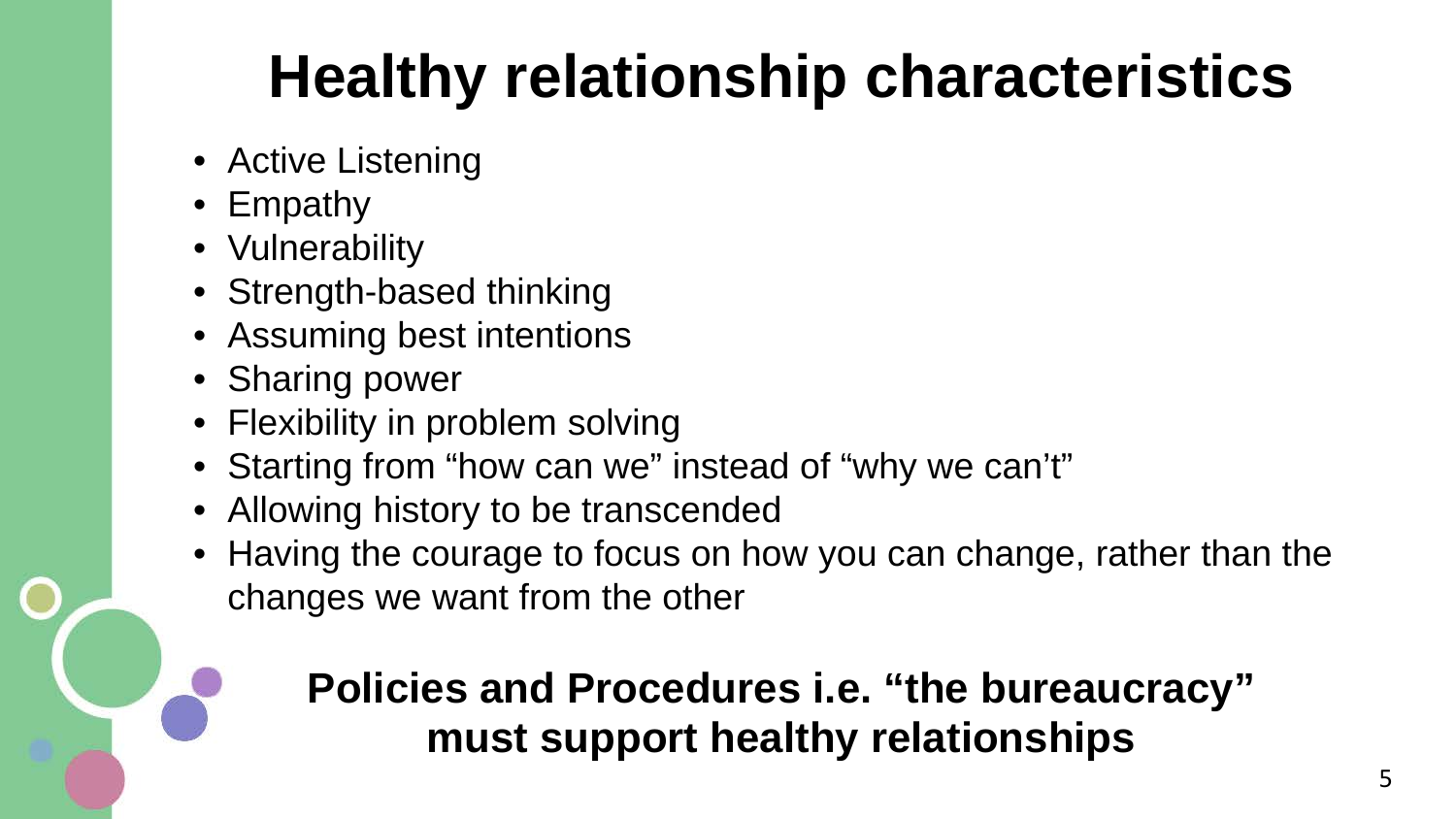#### Foster Youth By the Numbers  $\mathbf O$





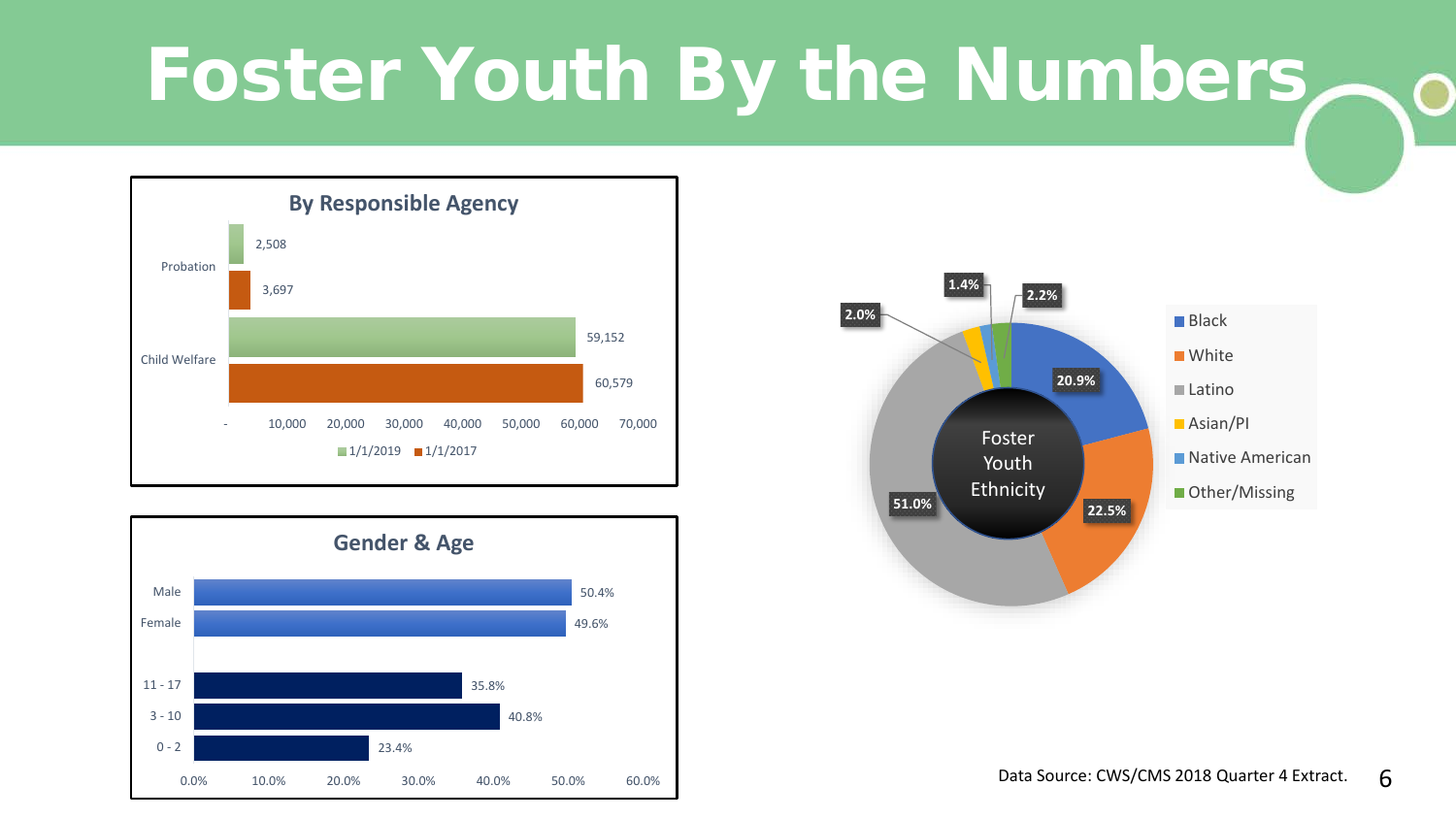## RFA: By the Numbers





7 Data Source: CWS/CMS 2018 Quarter 4 Extract. PIT placements 1/1/19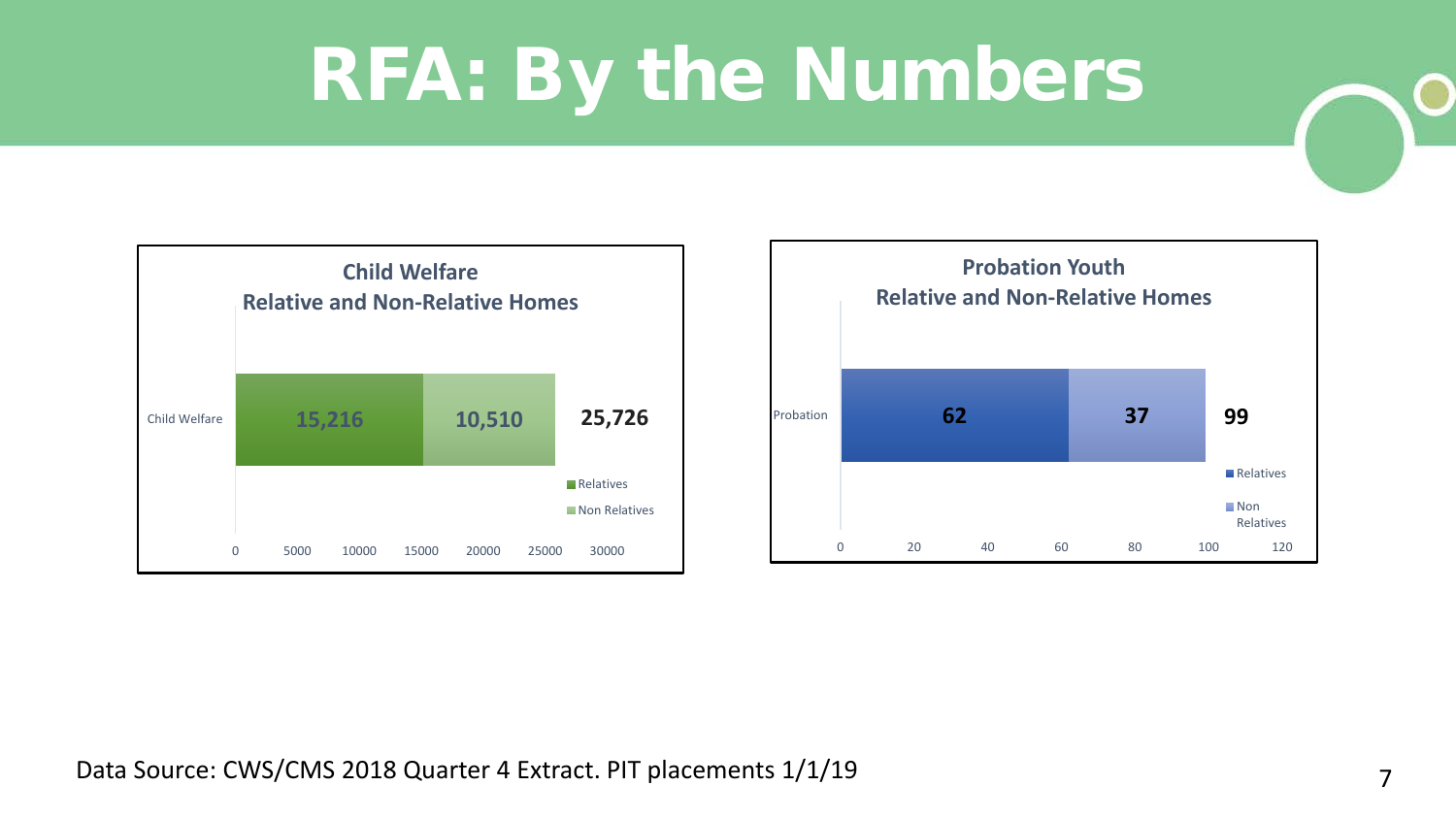### RFA: Approval Times



8 Data Source: CWS/CMS 2018 Quarter 4 Extract. PIT placements 1/1/19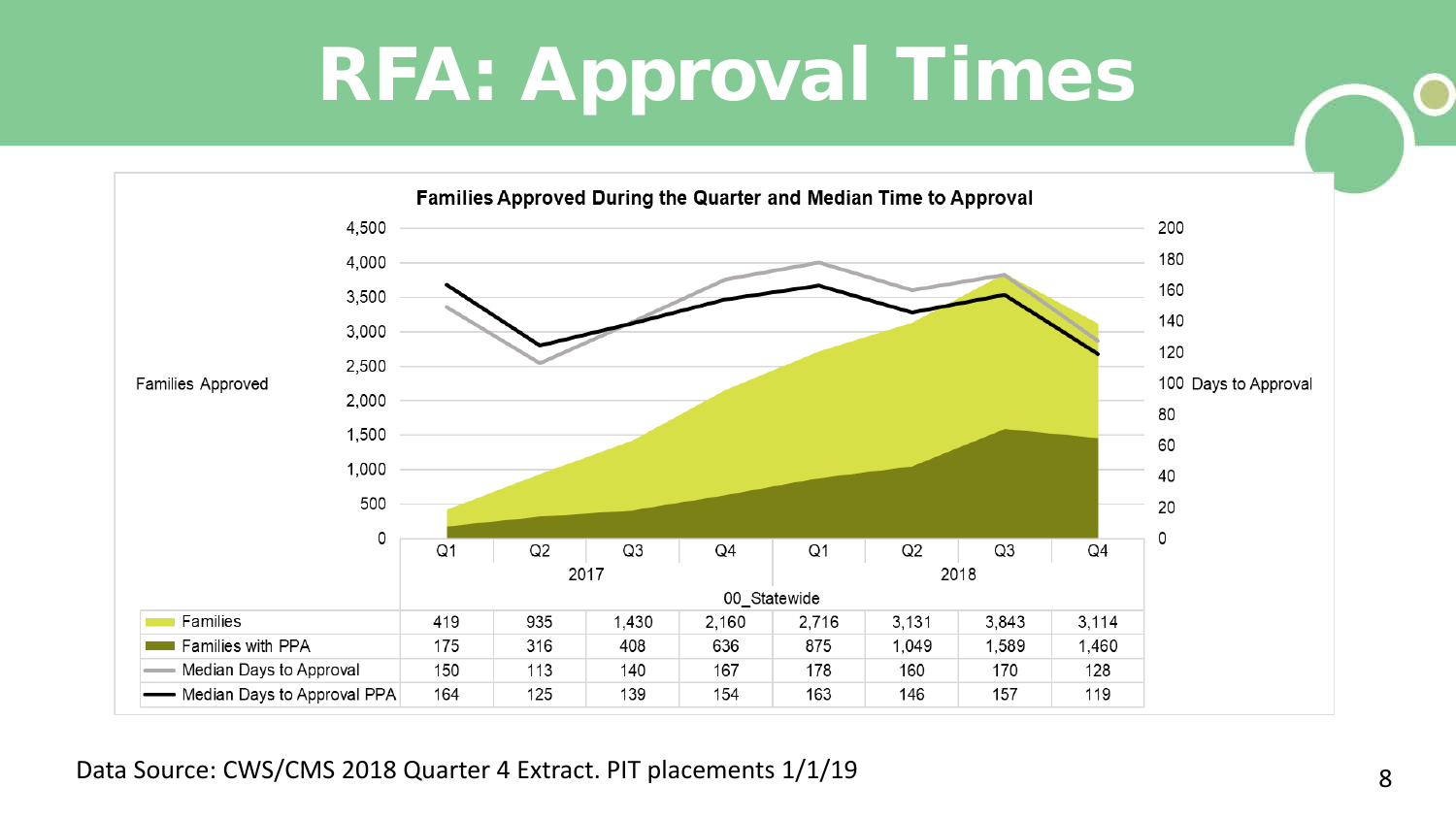#### **WHY CHILD & FAMILY TEAMS?**

- Families are their own experts and achieve success if given the supports to do so.
- Practice is changing.
- Improved outcomes for children and families.
- Promotes collaboration, communication and shared decisions.
- Services are most effective when delivered in the context of a single, integrated plan.

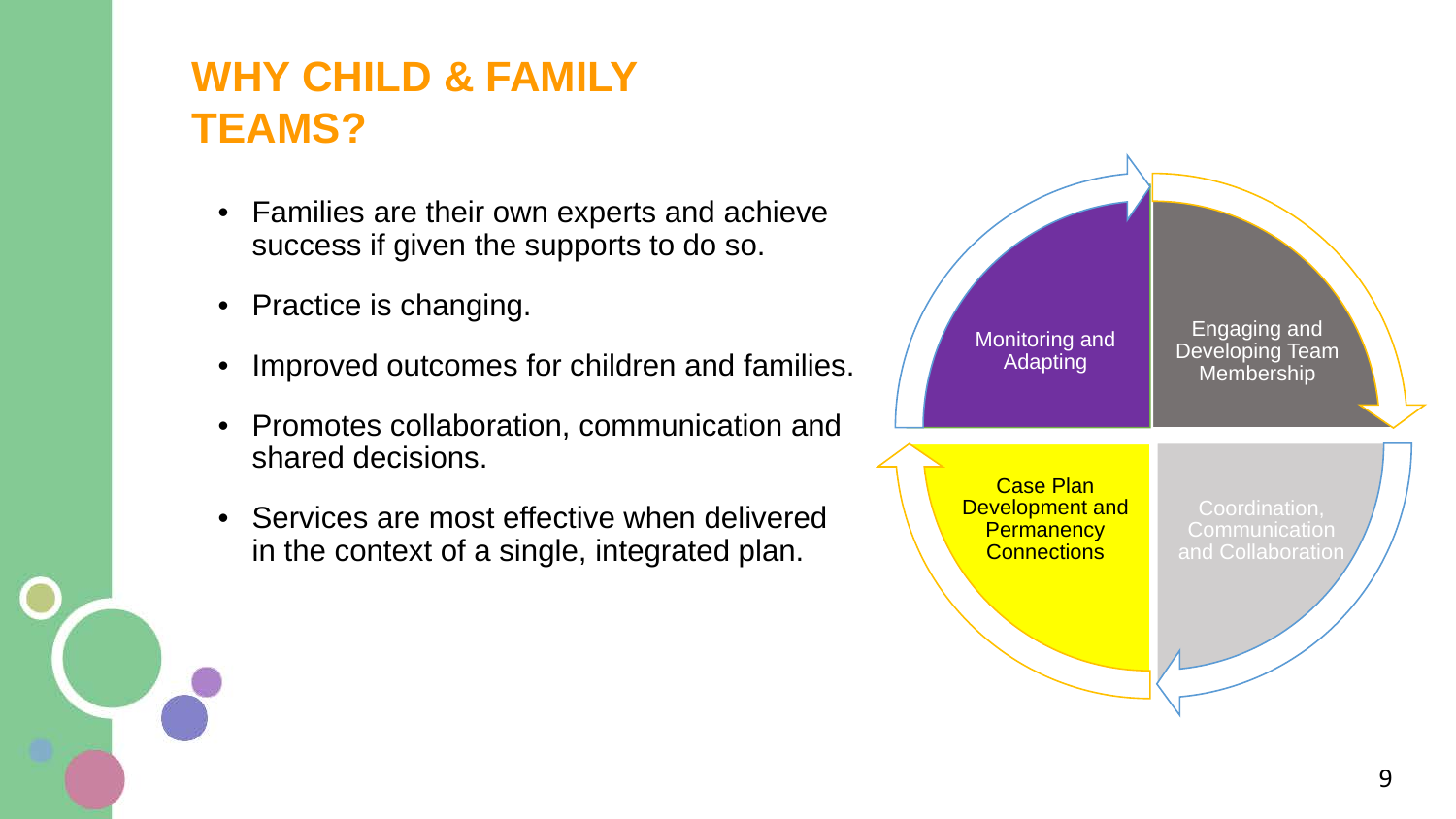# STRTPs: Key Components

- Interagency Placement Committees
- Referral and Intake
- Needs and Services Plans
- Core Services
- Trauma-Informed Care
- Aftercare planning
- Family finding and engagement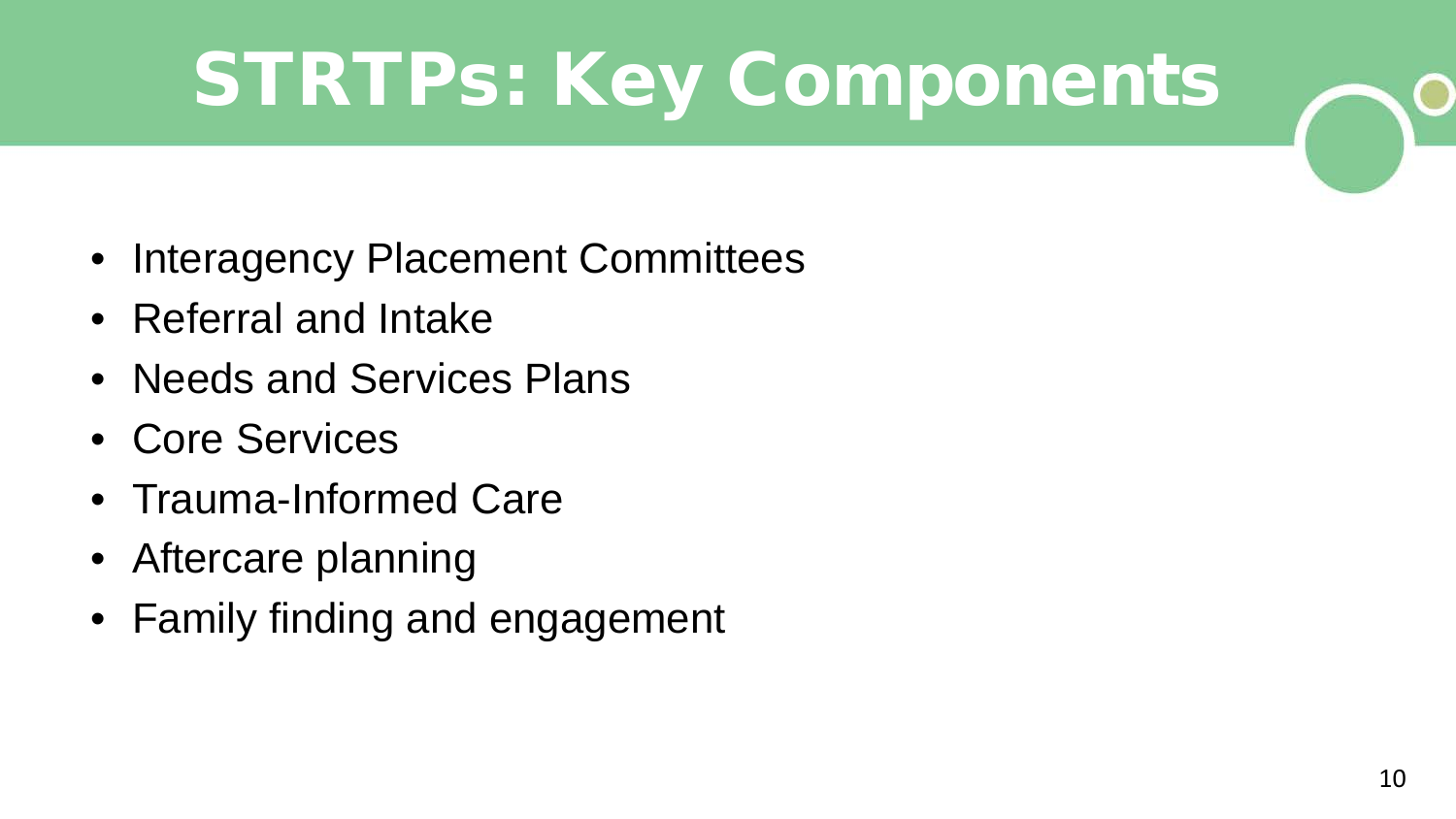# STRTP Implementation

#### **Congregate Care Providers STRTP Applications<sup>1</sup>**

- New licensing standards (ILS v3) and review tool
- Inter-divisional approval process
- Technical assistance

|                                                       | <b>Facilities</b> | <b>Providers</b> | <b>CW</b>               | <b>Probation</b>        | <b>Total Foster</b> |
|-------------------------------------------------------|-------------------|------------------|-------------------------|-------------------------|---------------------|
|                                                       |                   |                  | Placements <sup>2</sup> | Placements <sup>2</sup> | Youth               |
| Provisional                                           | 199               | 73               | 1,065                   | 531                     | 1,596               |
| Permanent                                             | 55                | 17               | 289                     | 172                     | 461                 |
| <b>Licensed</b>                                       | 254               | 90               | 1,354                   | 703                     | 2,057               |
| <b>Total In Process</b>                               | 254               | 124              | 1,031                   | 139                     | 1,170               |
| <b>Total Not Applying</b>                             | 429               | n/a              | 318                     | 10                      | 328                 |
| Reflects point-in-time applications on 6/18/2019.     |                   |                  |                         |                         |                     |
| <sup>2</sup> Point-in-time Foster Youth on 6/14/2019. |                   |                  |                         |                         |                     |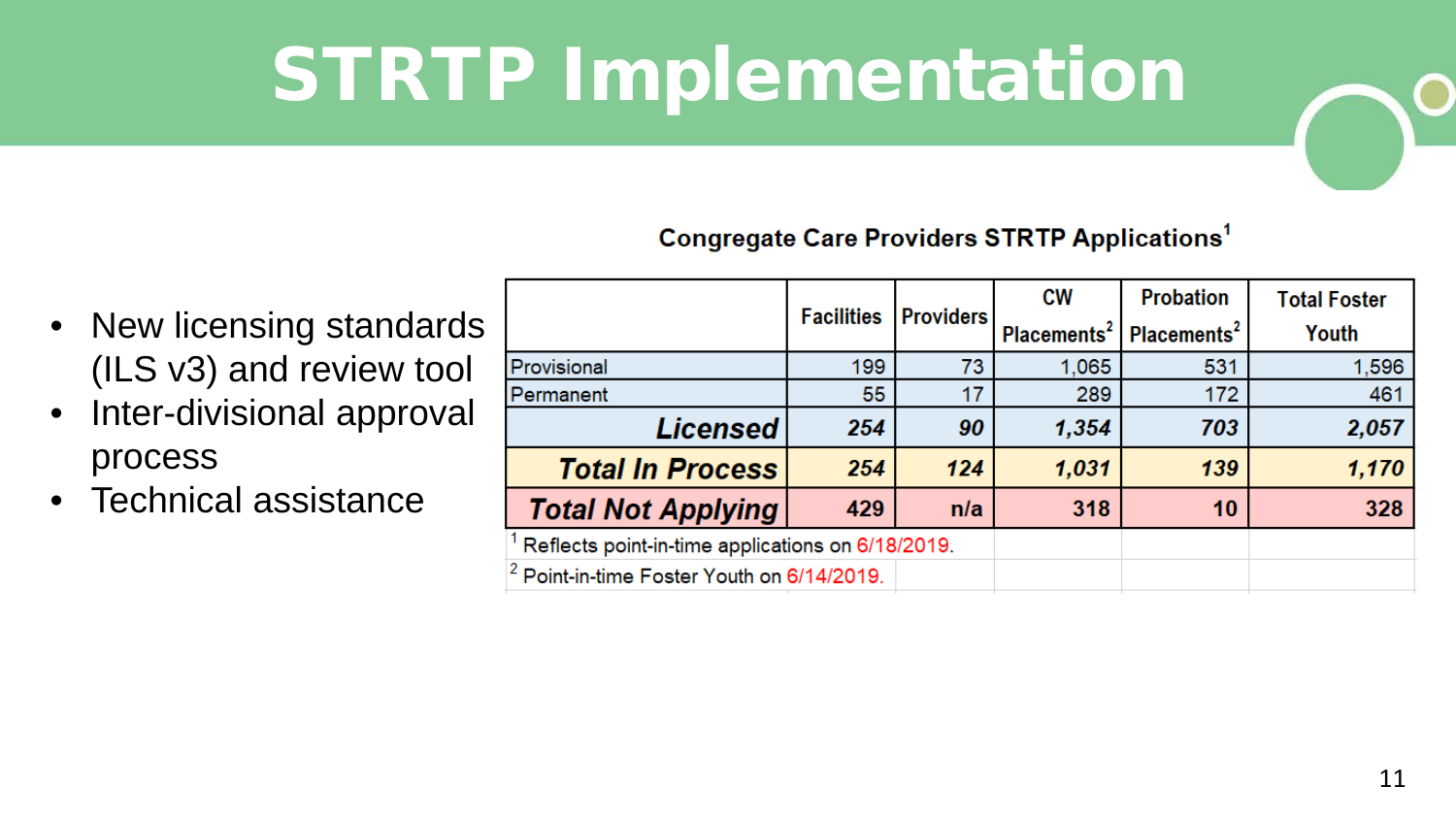#### Group Home Extension Process

Round 5 Group Home Extensions - [\(ACIN\) I-36-19](http://www.cdss.ca.gov/Portals/9/ACIN/2019/I-36_19.pdf?ver=2019-05-24-081219-257)

- Attachment A
- **County Capacity Plan Update**
- Facility Closure Plan
- [CCRPerformance@dss.ca.gov](mailto:CCRPerformance@dss.ca.gov)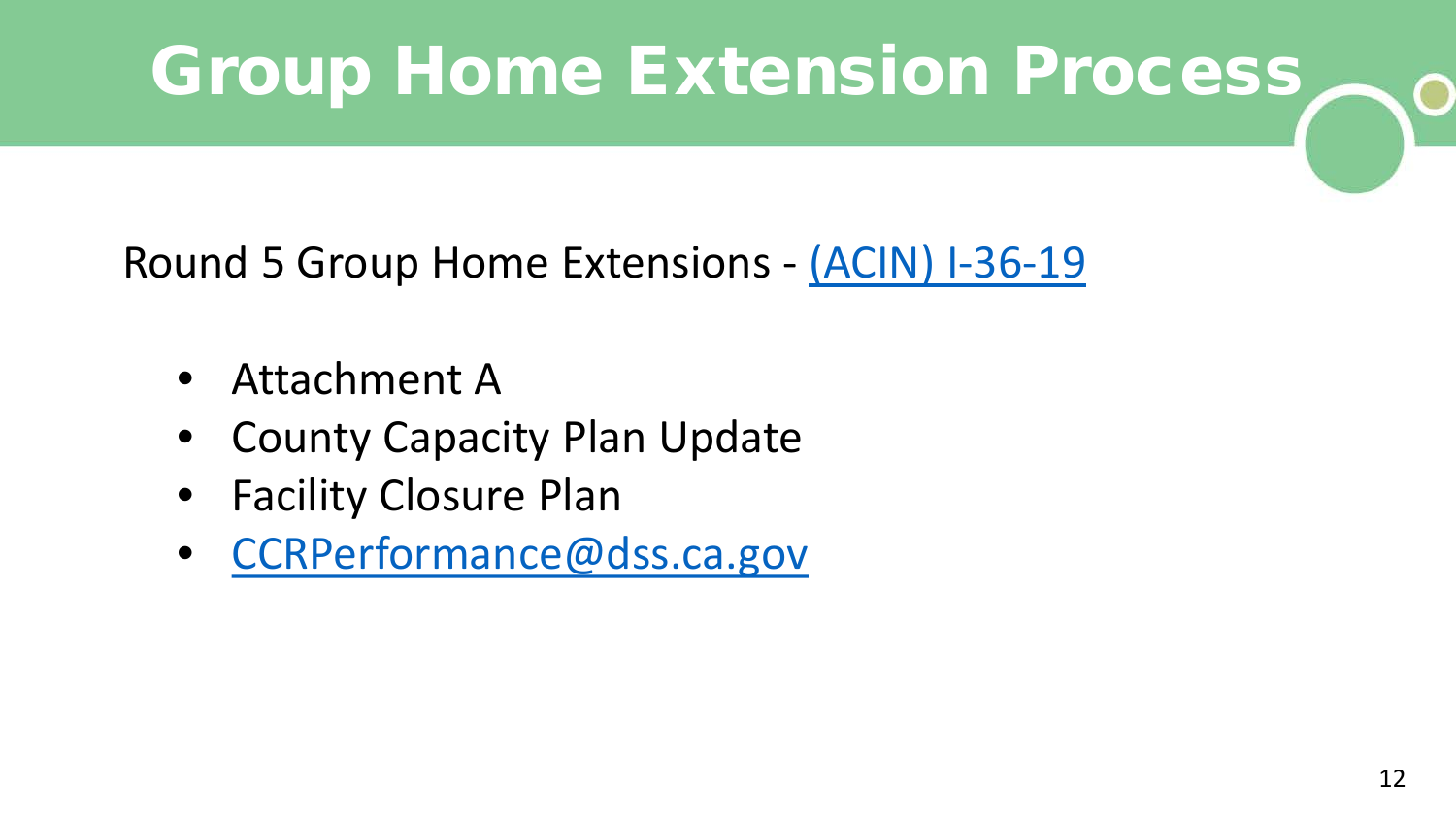#### Group Home & STRTP Placements



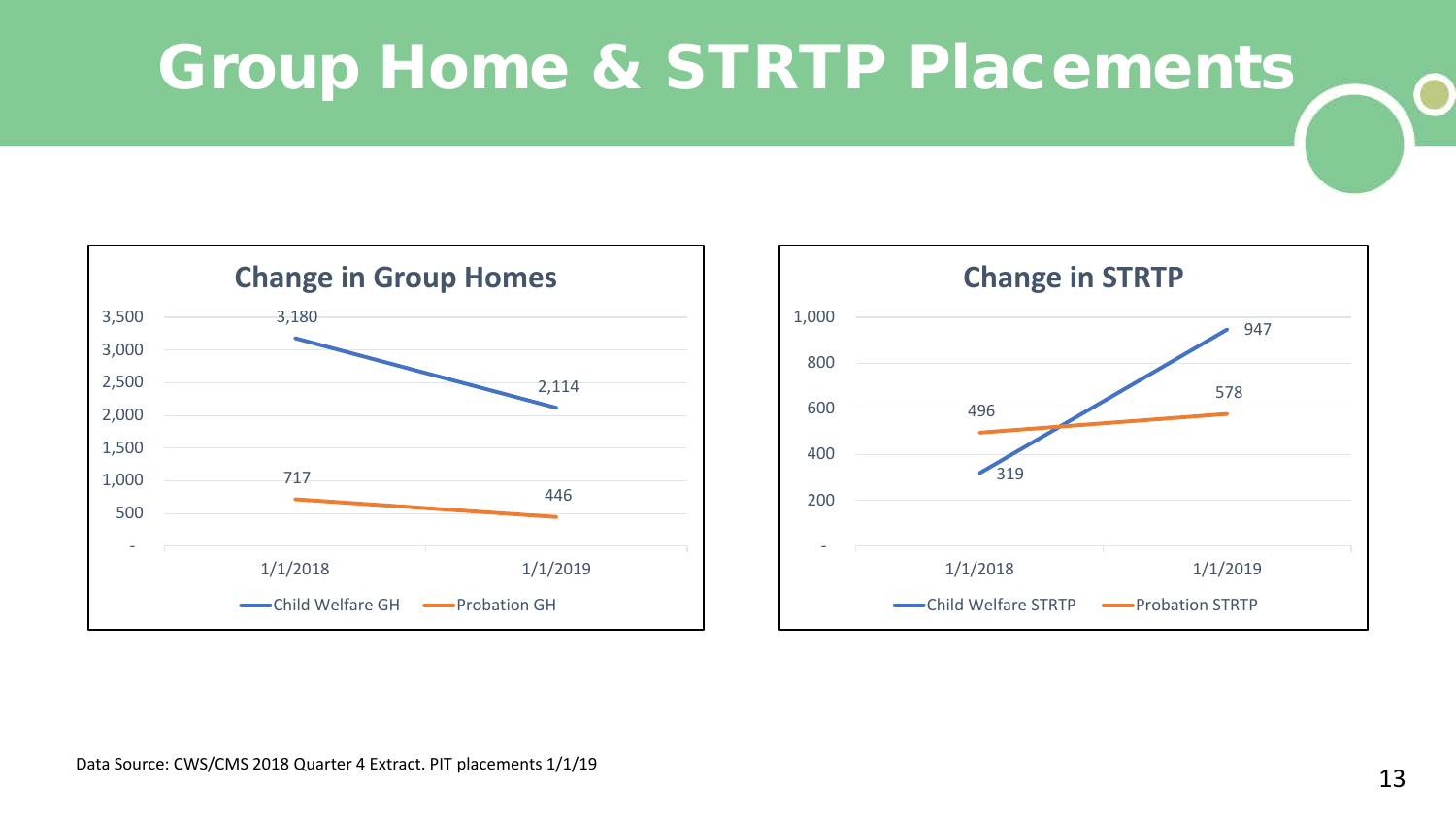#### Group Home & STRTP Placements

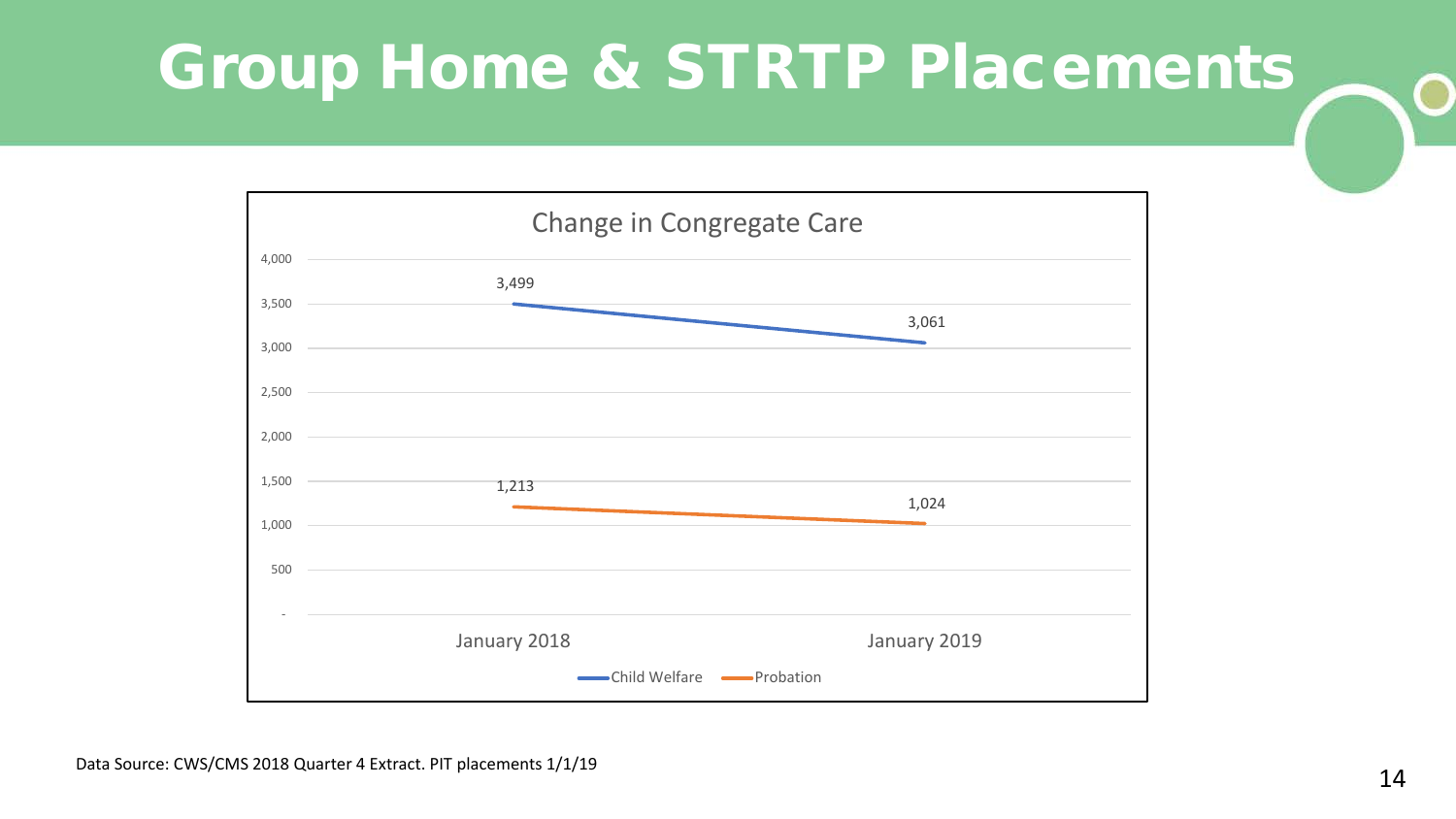#### Mental Health Services

#### **STRTPs with Mental Health Program Approval (MHPA)**



**Mental Health Components in STRTPs**